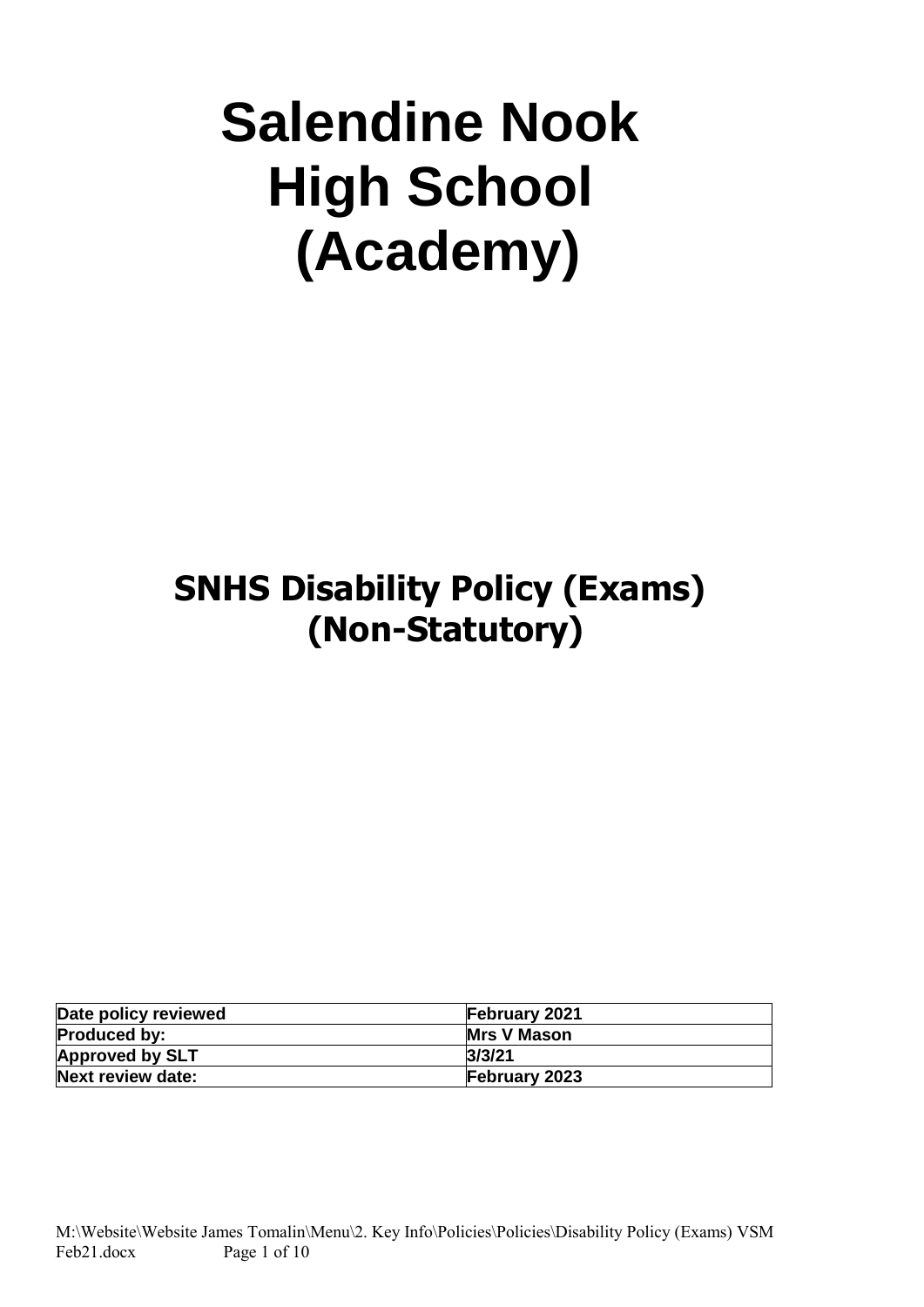## **Contents**

| Implementing access arrangements and the conduct of exams Error! Bookmark not defined. |  |
|----------------------------------------------------------------------------------------|--|
|                                                                                        |  |
|                                                                                        |  |
|                                                                                        |  |
|                                                                                        |  |
|                                                                                        |  |
|                                                                                        |  |
|                                                                                        |  |
|                                                                                        |  |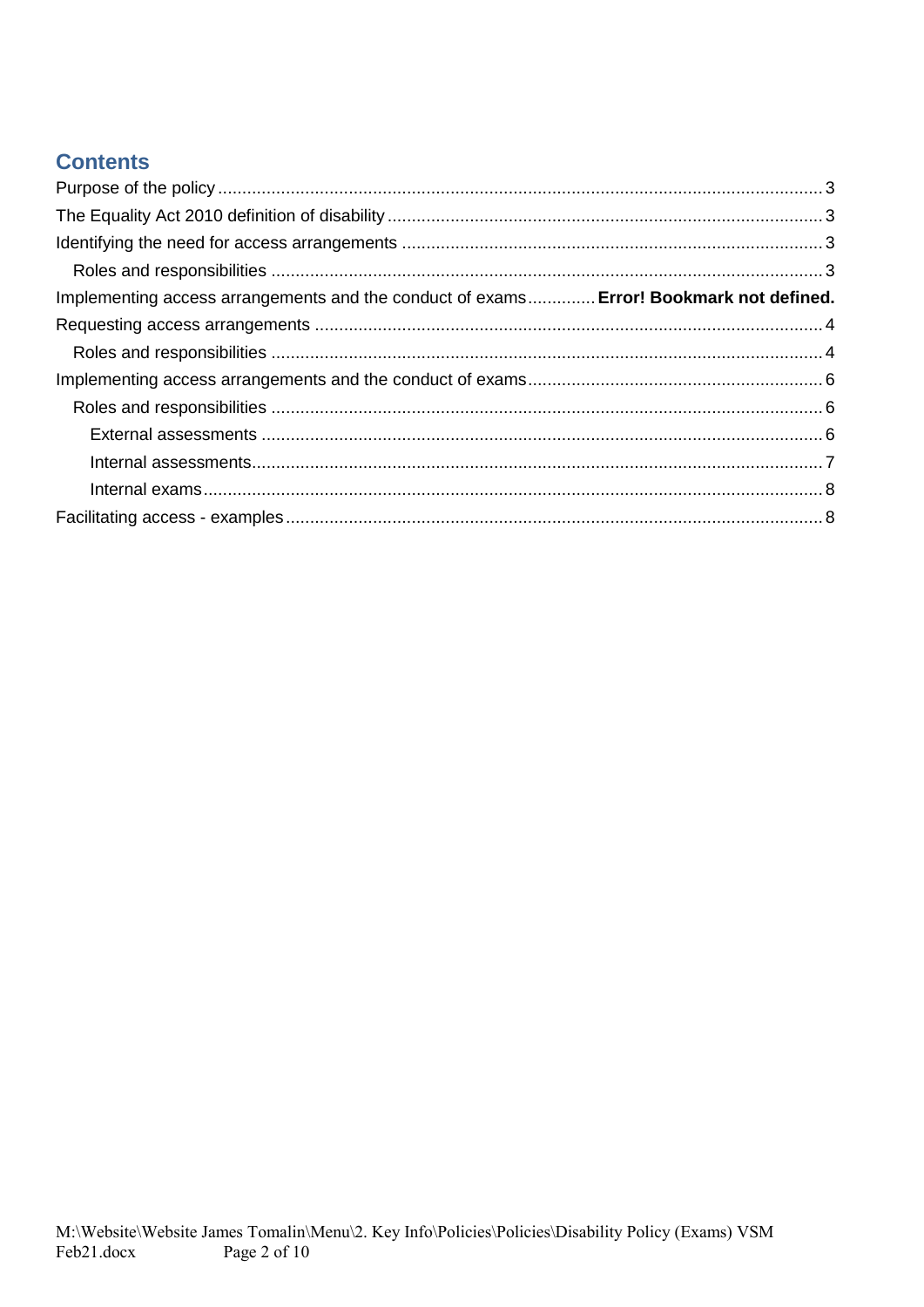## <span id="page-2-0"></span>**Purpose of the policy**

This document is provided as an exams-specific supplement to the *centre-wide* Disability Accessibility Plan which details how the centre

*"recognises its duties towards disabled candidates, including private candidates, as defined under the terms of the Equality Act 2010*†*. This must include a duty to explore and provide access to suitable courses, through the Access Arrangements process submit applications for reasonable adjustments and make reasonable adjustments to the service the centre provides to disabled candidates.*

*†or any legislation in a relevant jurisdiction other than England and Wales which has an equivalent purpose and effect"* 

[Quote taken directly from the current JCQ publication *[General regulations for approved centres](http://www.jcq.org.uk/exams-office/general-regulations)*]

This publication is further referred to in this policy as [GR.](http://www.jcq.org.uk/exams-office/general-regulations)

This policy details how the centre facilitates access to exams and assessments for disabled candidates, as defined under the terms of the Equality Act 2010, by outlining staff roles and responsibilities in relation to

- identifying the need for appropriate arrangements, reasonable adjustments and/or adaptations (referred to in this policy as 'access arrangements')
- requesting access arrangements
- implementing access arrangements and the conduct of exams

## <span id="page-2-1"></span>**The Equality Act 2010 definition of disability**

A definition is provided on page 4 of the current JCQ publication *Adjustments for candidates with disabilities and learning difficulties [Access Arrangements and Reasonable Adjustments](http://www.jcq.org.uk/exams-office/access-arrangements-and-special-consideration/regulations-and-guidance)*

This publication is further referred to in this policy as [AA.](http://www.jcq.org.uk/exams-office/access-arrangements-and-special-consideration/regulations-and-guidance)

## <span id="page-2-2"></span>**Identifying the need for access arrangements**

## <span id="page-2-3"></span>**Roles and responsibilities**

#### **Head of centre**

- Is familiar with the entire contents, refers to and directs relevant centre staff to the annually updated JCQ publications including [GR](http://www.jcq.org.uk/exams-office/general-regulations) and [AA](http://www.jcq.org.uk/exams-office/access-arrangements-and-special-consideration/regulations-and-guidance)
- Ensures staff roles, responsibilities and processes in identifying, requesting and implementing access arrangements are clearly defined and documented

#### **Senior leaders**

- Are familiar with the entire contents of the annually updated JCQ publications including [GR](http://www.jcq.org.uk/exams-office/general-regulations) and [AA](http://www.jcq.org.uk/exams-office/access-arrangements-and-special-consideration/regulations-and-guidance)
- Defines and documents roles, responsibilities and processes in identifying, requesting and implementing access arrangements (*Access arrangements policy*)

#### **Special Educational Needs Coordinator (SENCo)**

M:\Website\Website James Tomalin\Menu\2. Key Info\Policies\Policies\Disability Policy (Exams) VSM Feb21.docx Page 3 of 10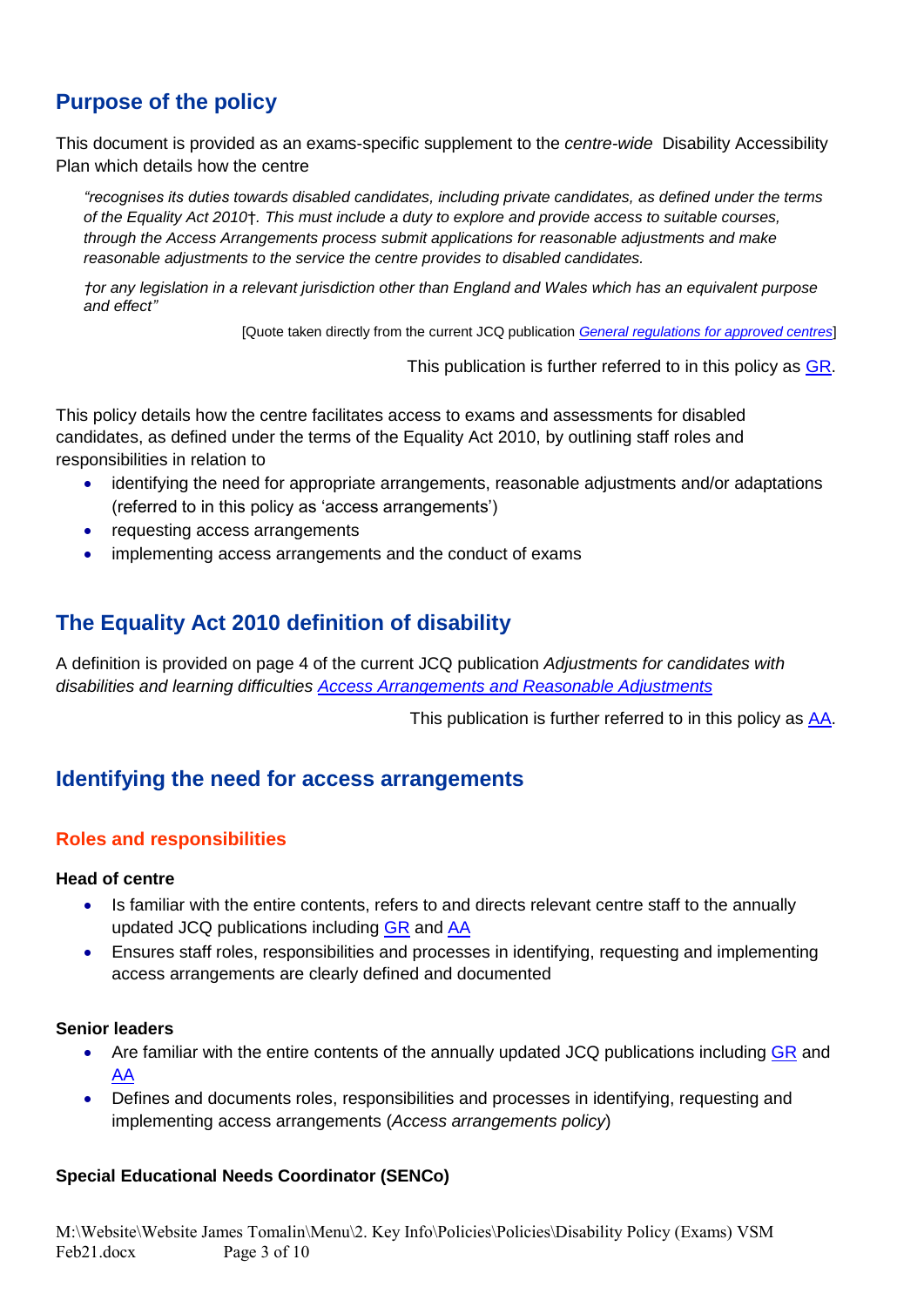- Has full knowledge and understanding of the contents, refers to and directs relevant centre staff to the annually updated JCQ publication [AA](http://www.jcq.org.uk/exams-office/access-arrangements-and-special-consideration/regulations-and-guidance)
- Ensures the quality of the access arrangements process within the centre
- Ensures an appropriately qualified assessor(s) is/are appointed and that evidence of the qualification(s) of the person(s) appointed is held on file
- Ensures the assessment process is administered in accordance with the regulations
- Ensures a policy demonstrating the centre's compliance with relevant legislation is in place
- Leads on the access arrangements process to facilitate access for candidates
- If not the appropriately qualified assessor, works with the person/persons appointed, on all matters relating to assessing candidates and the administration of the assessment process
- Ensures that all assessments carried out and arrangements put in place comply with JCQ and awarding body regulations and guidance
- Ensures arrangements put in place for exams/assessments reflect a candidate's *normal way of working* within the centre
- Ensures the need for access arrangements for a candidate will be considered on a subject by subject basis
- Presents when requested by a JCQ Centre Inspector, evidence of the assessor's qualification
- Works with teaching staff, relevant support staff and the exams officer to ensure centredelegated and awarding body approved access arrangements are put in place for candidates taking internal and external exams/assessments
- Provide information to evidence the normal way of working of a candidate
- Conducts appropriate assessments to identify the need(s) of a candidate

## **Teaching staff**

- Inform the SENCo of any support that might be needed by a candidate
- Support the SENCo in determining the need for and implementing access arrangements
- Provide information to evidence the normal way of working of a candidate

## **Assessor of candidates with learning difficulties**

(An assessor of candidates with learning difficulties will be an appropriately qualified access arrangements assessor/psychologist/specialist assessor)

- Has detailed understanding of the current JCQ publication [AA](http://www.jcq.org.uk/exams-office/access-arrangements-and-special-consideration/regulations-and-guidance)
- Ensures the assessment process is administered in accordance with the regulations
- Support the SENCo in determining the need for and implementing access arrangements
- Conducts appropriate assessments to identify the need(s) of a candidate
- Provides appropriate evidence to confirm the need(s) of a candidate
- Completes appropriate documentation as required by the regulations of JCQ and theawarding body

## <span id="page-3-0"></span>**Requesting access arrangements**

## <span id="page-3-1"></span>**Roles and responsibilities**

## **Special Educational Needs Coordinator (SENCo)**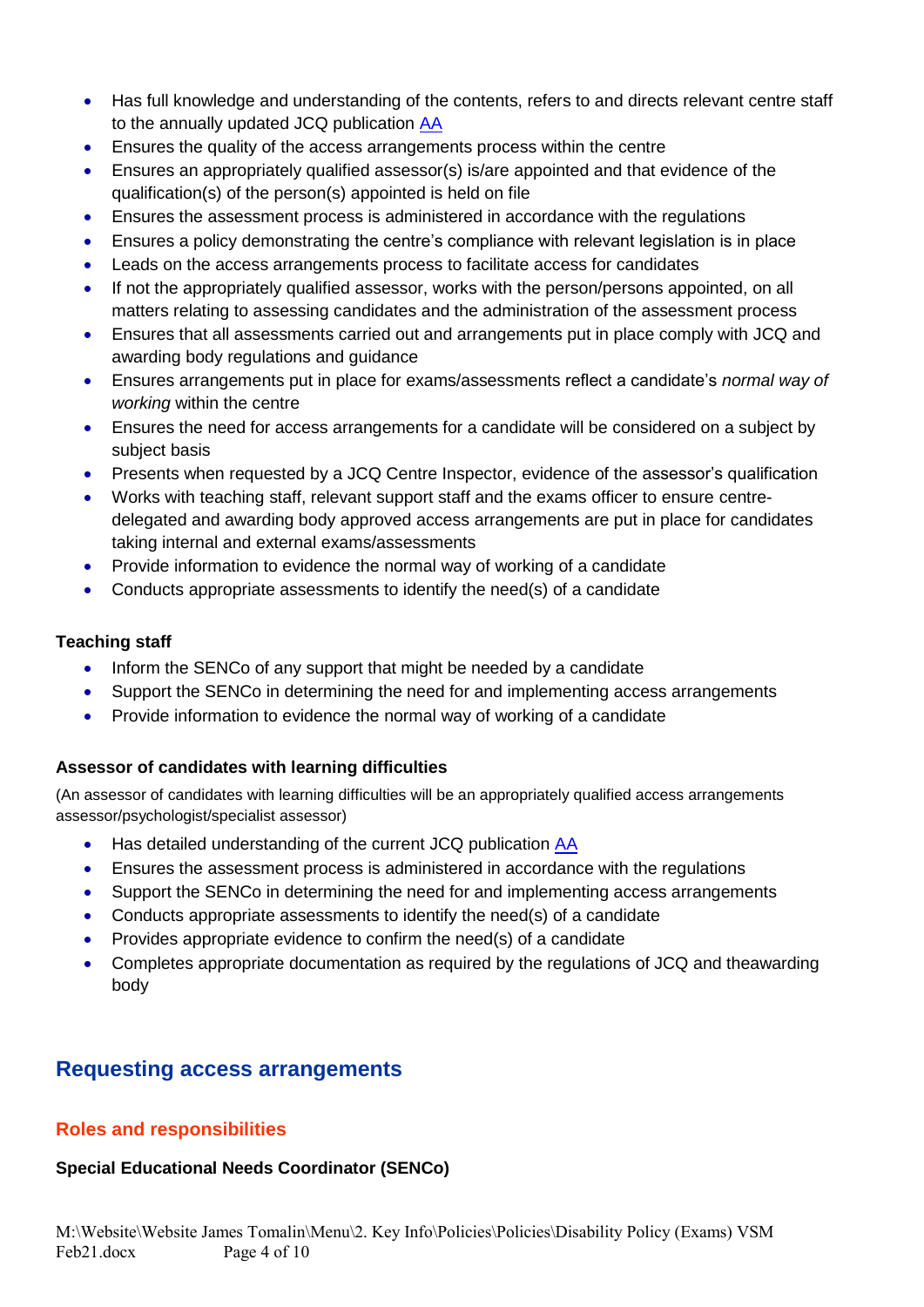- Determines if the arrangements identified for a candidate require prior approval from the awarding body before the arrangements are put in place or if approval is centre-delegated
- Follows quidance in [AA](http://www.jcq.org.uk/exams-office/access-arrangements-and-special-consideration) Chapter 8 to process approval applications for access arrangements for GCSE and GCE qualifications
- Applies for approval where this is required, through *Access arrangements online* (AAO), or through the awarding body where qualifications sit outside the scope of AAO
- Ensures appropriate and required evidence is held on file to confirm validation responses in AAO including the completion of JCQ Form 8, where required, and a body of evidence to substantiate the candidate's normal way of working within the centre
- Confirms by ticking the *'Confirmation'* box prior to submitting the application for approval that the *'malpractice consequence statement'* has been read and accepted
- Makes an *awarding body referral* through AAO where the initial application for approval may not be approved by AAO, where it is deemed by the centre that the candidate does meet the criteria for the arrangement(s);
- Ensures that arrangements, and approval where required, are in place before a candidate takes his/her first exam or assessment (which is externally assessed or internally assessed/externally moderated)
- Ensures that where approval is required that this is applied for by the awarding body deadline
- Maintains a file for each candidate that will include:
	- completed JCQ/awarding body application forms and evidence forms;
	- appropriate evidence to support the need for the arrangement where required;
	- appropriate evidence to support normal way of working within the centre;
	- in addition, for GCSE and GCE qualifications (where approval is required), a print out of the AAO approval and a signed data protection notice (which provides candidate consent to their personal details being shared);
- Presents the files when requested by a JCQ Centre Inspector
- Liaises with teaching staff regarding any appropriate modified paper requirements for candidates.

## **Exams Officer**

- Is familiar with the entire contents of the annually updated JCQ publication [GR](http://www.jcq.org.uk/exams-office/general-regulations) and is aware of information contained in  $\overline{AA}$  where this may be relevant to the EO role
- Follows guidance in [AA](http://www.jcq.org.uk/exams-office/access-arrangements-and-special-consideration) Chapter 8 to process approval applications for emergency access arrangements for GCSE and GCE qualifications
- Applies for approval where this is required, through *Access arrangements online* (AAO), or through the awarding body where qualifications sit outside the scope of AAO for any emergency arrangements
- Confirms by ticking the *'Confirmation'* box prior to submitting the application for approval that the *'malpractice consequence statement'* has been read and accepted
- Makes an *awarding body referral* through AAO where the initial application for approval may not be approved by AAO, where it is deemed by the centre that the candidate does meet the criteria for the arrangement(s)
- Ensures that emergency arrangements, and approval where required, are in place before a candidate takes his/her first exam or assessment (which is externally assessed or internally assessed/externally moderated)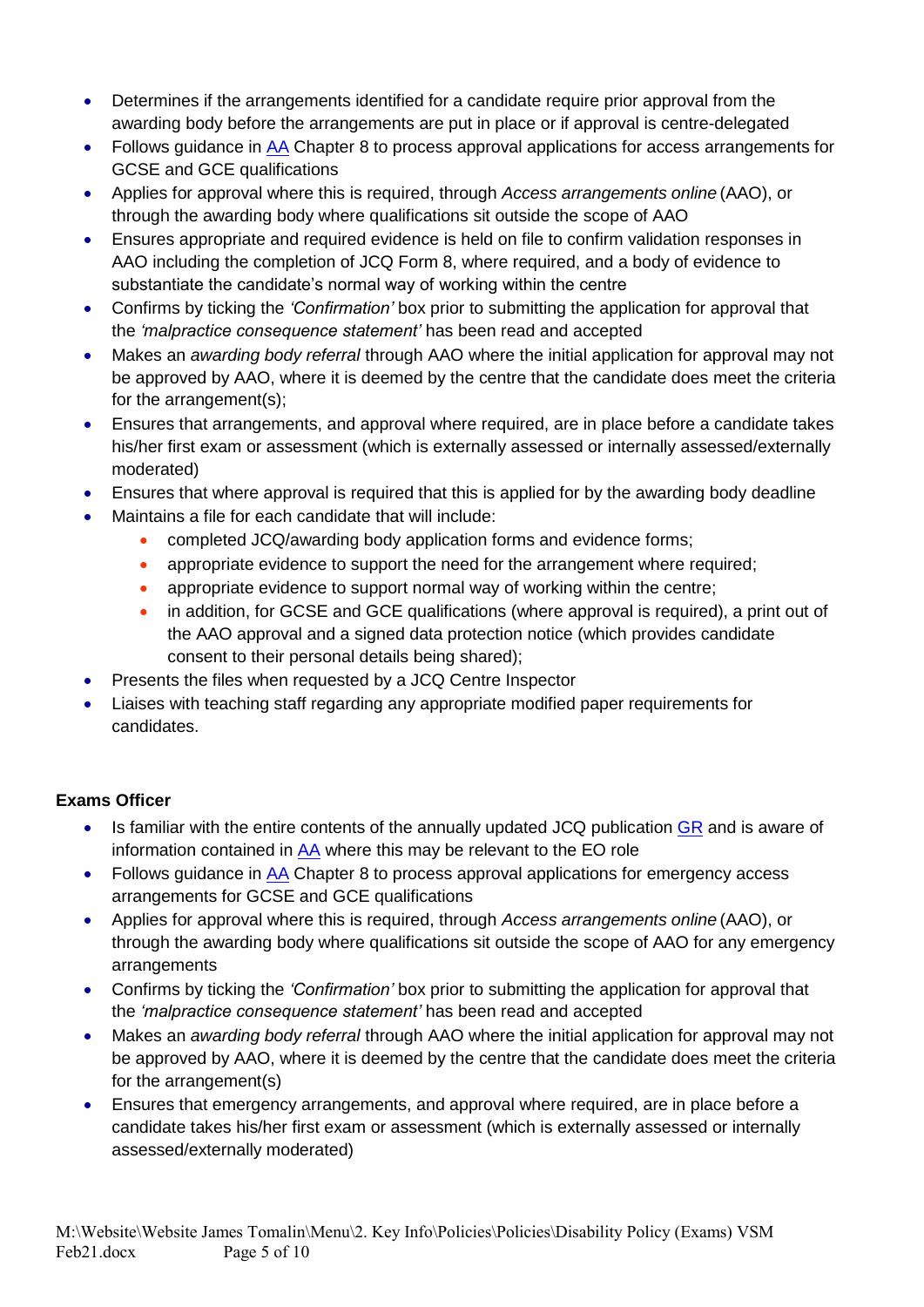- Liaises with the SENCo to ensure AAO approval is in place for early opening of papers where this may be required where the centre is permitted to modify a timetabled written component exam paper (copy on coloured paper, enlarge to A3 or copy to single sided print)
- Following the appropriate process and orders published modified papers, by the awarding body's deadline for the exam series, where these may be required for a candidate

## <span id="page-5-0"></span>**Implementing access arrangements and the conduct of exams**

## <span id="page-5-1"></span>**Roles and responsibilities**

## <span id="page-5-2"></span>**External assessments**

These are assessments which are normally set and marked/examined by an awarding body which must be conducted according to awarding body instructions and/or the JCQ publication *[Instructions for](http://www.jcq.org.uk/exams-office/ice---instructions-for-conducting-examinations)  [conducting examinations](http://www.jcq.org.uk/exams-office/ice---instructions-for-conducting-examinations)* (ICE).

## **Head of centre**

• Supports the SENCo, the Exams Officer and other relevant centre staff in ensuring appropriate arrangements, adjustments and adaptations are in place to facilitate access for disabled candidates to exams

## **Special educational needs coordinator (SENCo)**

- Ensures appropriate arrangements, adjustments and adaptations are in place to facilitate access for candidates where they are disabled within the meaning of the Equality Act (unless a temporary emergency arrangement is required at the time of an exam)
- Ensures a candidate is involved in any decisions about arrangements, adjustments and/or adaptations that may be put in place for him/her and ensures the candidate understands what will happen at exam time
- Ensures that prior to any arrangements being put in place checks are made that arrangements do not impact on any assessment criteria/competence standards being tested
- Ensures that any arrangements put in place do not unfairly disadvantage or advantage disabled candidates
- Liaises with the Exams Officer (EO) regarding facilitation and invigilation of access arrangement candidates in exams;
- Liaises with other relevant centre staff regarding the provision of appropriate rooming and equipment that may be required to facilitate access for disabled candidates to exams;
- Appoints appropriate centre staff as facilitators to support candidates (practical assistant, prompter, oral language modifier, reader, scribe or sign language interpreter);
- Ensures facilitators supporting candidates are appropriately trained and understand the rules of the particular access arrangement(s);
- Ensures the facilitator is known by or introduced to the candidate prior to exams;
- Ensures a facilitator acting as a prompter is aware of the appropriate way to prompt depending on the needs of the candidate;
- Liaises with the EO to ensure that invigilators are made aware of the Equality Act 2010 and are trained in disability issues;

M:\Website\Website James Tomalin\Menu\2. Key Info\Policies\Policies\Disability Policy (Exams) VSM Feb21.docx Page 6 of 10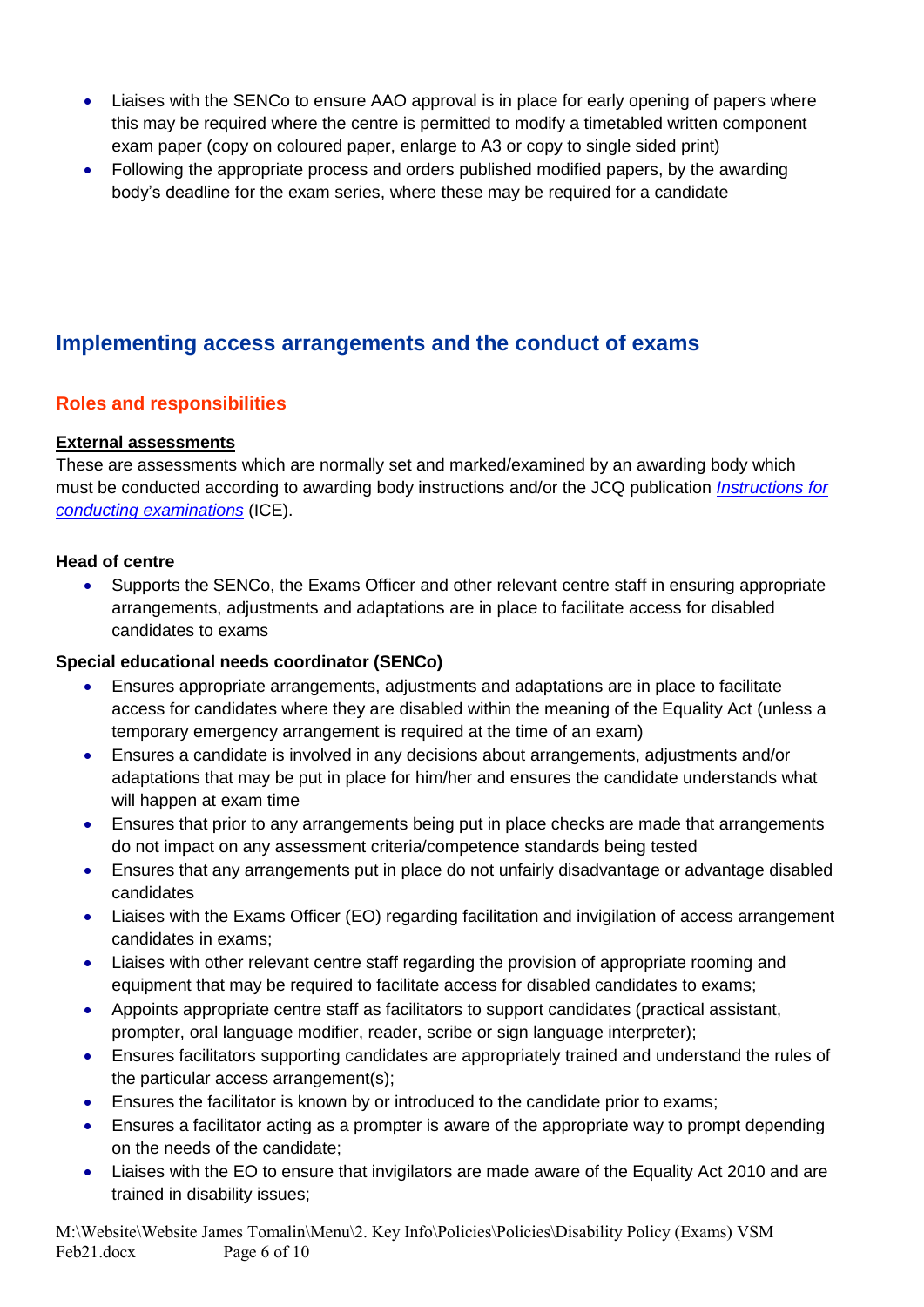• Liaises with the EO where a facilitator may be required to support a candidate requiring an emergency (temporary) access arrangement at the time of exams;

•

## **Exams Officer**

- Ensures exam information (JCQ information for candidates' documents, individual exam timetable etc.) is adapted where this may be required for a disabled candidate to access it;
- Ensures cover sheets, where these are required by the arrangement are completed as required by facilitators;
- Liaises with the SENCo and other relevant centre staff to ensure appropriate arrangements, adjustments and adaptations are in place to facilitate access for disabled candidates to exams
- Liaises with the SENCo regarding the facilitation and invigilation of access arrangement candidates;
- Liaises with the SENCo regarding rooming of access arrangement candidates;
- Liaises with the SENCo to ensure that invigilators are made aware of the Equality Act 2010 and are trained in disability issues;
- Ensures appropriate seating arrangements are in place where different arrangements may need to be made for a candidate to facilitate access to his/her exams;
- Ensures invigilators are briefed prior to each exam session of the arrangements in place for a disabled candidate in their exam room;
- Checks in advance of dated exams/assessments that modified paper orders have arrived (and if not will contact the awarding body to ensure that papers are available when required);
- Makes modifications that are permitted by the centre (a question paper copied onto coloured paper, an A4 to A3 enlarged paper or a paper printed on single sheets or where a question paper may need to be scanned into PDF format where a candidate is approved the use of a computer reader) that may be required and, where approved, opens the exam question paper packet in the secure room no earlier than 90 minutes prior to the published start time of the exam;
- Understands that where permitted/approved, secure exam question paper packets may need to be opened early where preparation is required by the facilitator (oral language modifier,live Speaker, sign language Interpreter only);
- Ensures that the facilitator only has access to the papers one hour prior to the published start time of the exam;
- Provides cover sheets prior to the start of an exam where required for particular access arrangements and ensures that these have been fully completed before candidates' scripts are dispatched to examiners/markers;
	- prints pre-populated cover sheets from AAO where this is required for GCSE and GCE qualifications;
- Has a process in place to deal with emergency (temporary) access arrangements as they arise at the time of exams in terms of rooming and invigilation;
- Liaises with the SENCo where a facilitator may be required to support a candidate requiring an emergency (temporary) access arrangement at the time of exams;

## **Other relevant centre staff**

- Support the SENCo and the exams officer to ensure appropriate arrangements, adjustments and adaptations are in place to facilitate access for disabled candidates to exams
- Support the SENCo and the exams officer to ensure that specialist equipment such as computer software/IT facilities and furniture are adapted for a candidate

M:\Website\Website James Tomalin\Menu\2. Key Info\Policies\Policies\Disability Policy (Exams) VSM Feb21.docx Page 7 of 10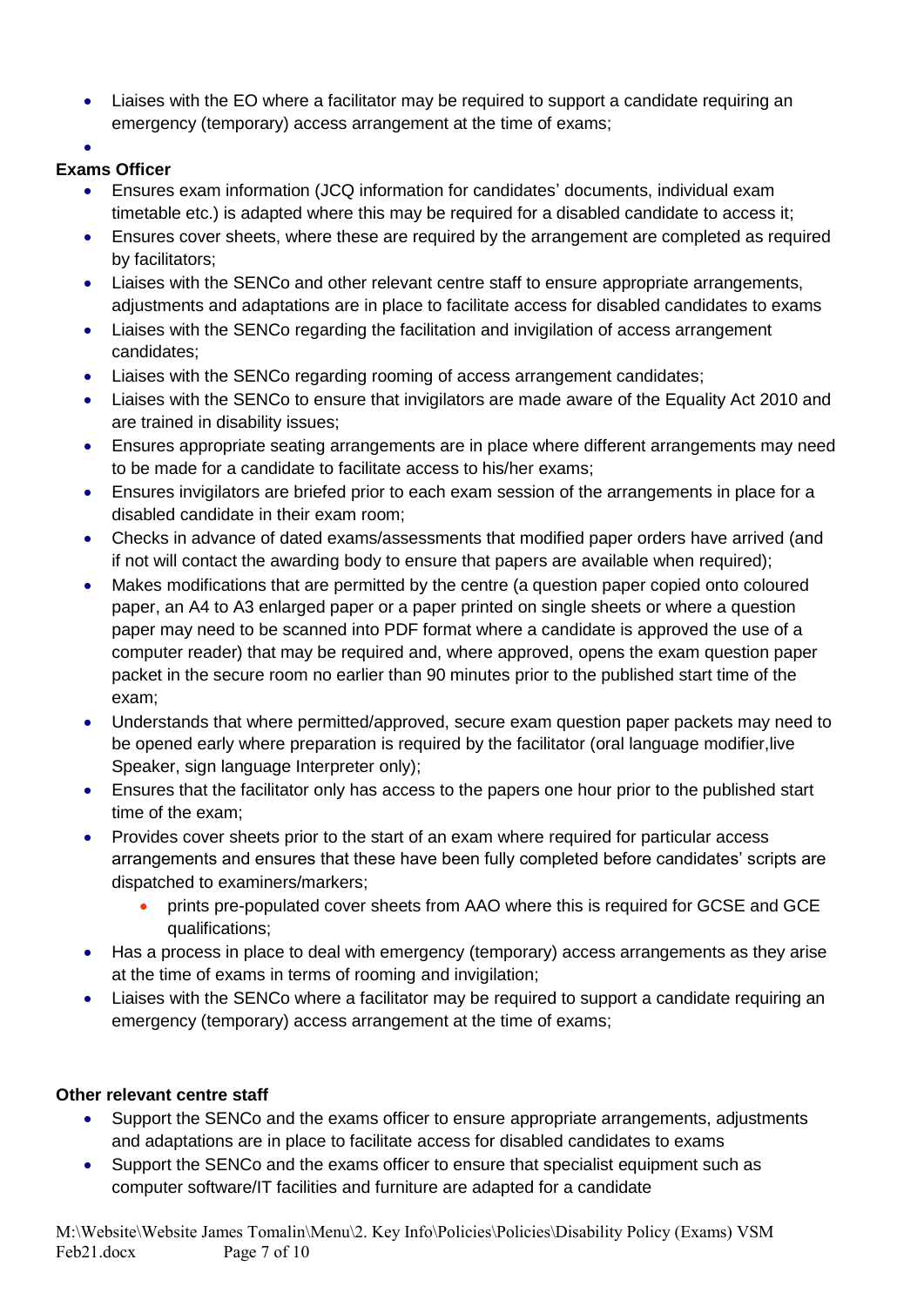• Senior staff responsible for the centre's **emergency evacuation procedures** ensure that arrangements are in place for a candidate with a disability who may need assistance when an exam room is evacuated

#### <span id="page-7-0"></span>**Internal assessments**

These are non-examination assessments (NEA) which are normally set by a centre/awarding body, marked and internally verified by the centre and moderated by the awarding body.

*"Externally marked and/or externally set practical examinations taken at different times across centres are classified as 'NEA'."*

[Quote taken from the JCQ publication *[Instructions for conducting non-examination assessments](http://www.jcq.org.uk/exams-office/non-examination-assessments)* – *Foreword*, *page 3*]

## **Special Educational Needs Coordinator (SENCo)**

- Liaises with teaching staff to implement appropriate access arrangements for candidates
- Ensures centre-delegated and awarding body approved arrangements are in place prior to a candidate taking his/her first formal supervised assessment
- Ensures candidates are aware of the access arrangements that are in place for their assessments
- Ensures facilitators supporting candidates are appropriately trained and understand the rules of the particular access arrangement(s)
- Ensures cover sheets are completed as required by facilitators
- Liaises with the teacher where a facilitator may be required to support a candidate requiring an emergency (temporary) access arrangement at the time of his/her formal supervised assessment

## **Teaching staff**

- Support the SENCo in implementing appropriate access arrangements for candidates
- Provide the SENCo with assessment schedules to ensure arrangements are put in place when required
- Liaise with the SENCo regarding assessment materials that may need to be modified for a candidate

#### <span id="page-7-1"></span>**Internal exams**

These are exams or tests which are set and marked within the centre; normally a pre-cursor to external assessments.

#### **Special Educational Needs Ccoordinator (SENCo)**

• Liaises with teaching staff to implement appropriate access arrangements for candidates

#### **Teaching staff**

- Support the SENCo in implementing appropriate access arrangements for candidates
- Provide exam materials that may need to be modified for a candidate
- Provide the SENCo with internal exam timetable to ensure arrangements are put in place when required

## <span id="page-7-2"></span>**Facilitating access - examples**

The following information confirms the centre's good practice in relation to the Equality Act 2010 and the conduct of examinations.

On a candidate by candidate basis, consideration is given to

M:\Website\Website James Tomalin\Menu\2. Key Info\Policies\Policies\Disability Policy (Exams) VSM Feb21.docx Page 8 of 10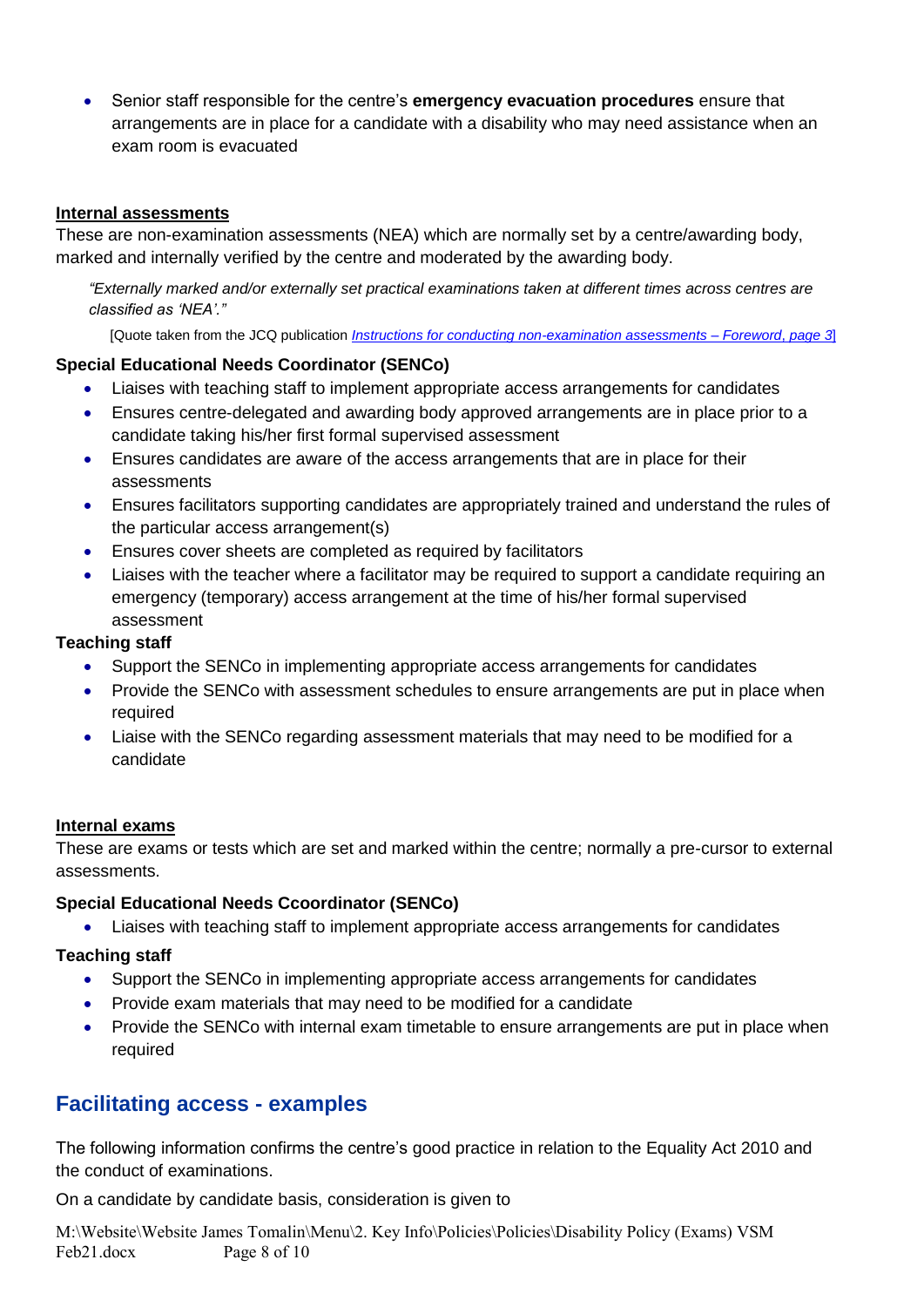- adapting assessment arrangements
- adapting assessment materials
- the provision of specialist equipment or adaptation of standard equipment
- adaptation of the physical environment for access purposes

The table provides example arrangements, adjustments and adaptations that are considered to meet the need(s) of a candidate and the actions considered/taken by the centre for the purposes of facilitating access.

| <b>Example of candidate</b><br>need(s)                                                                                                                                                            | <b>Arrangements</b><br>explored                                                                             | <b>Centre actions</b>                                                                                                             |
|---------------------------------------------------------------------------------------------------------------------------------------------------------------------------------------------------|-------------------------------------------------------------------------------------------------------------|-----------------------------------------------------------------------------------------------------------------------------------|
| A medical condition<br>Possibility of<br>which prevents the<br>remaining in the<br>candidate from taking<br>venue<br>the exam in the usual<br>Alternative<br>venue<br>seating within the<br>venue |                                                                                                             | EO gathers evidence of candidate's situation                                                                                      |
|                                                                                                                                                                                                   |                                                                                                             | Assistant Principal provides written statement for file to confirm<br>the need                                                    |
|                                                                                                                                                                                                   |                                                                                                             | Assistant Principaldiscussion with candidate to confirm the<br>arrangements should be put in place                                |
|                                                                                                                                                                                                   |                                                                                                             | EO provides candidate with alternative exam timetable and JCQ<br>information for candidates                                       |
|                                                                                                                                                                                                   |                                                                                                             | Assistant Principalconfirms with candidate the information is<br>understood                                                       |
|                                                                                                                                                                                                   |                                                                                                             | EO allocates invigilator(s) to candidate's timetable; confirms time<br>of collection of exam papers and materials                 |
|                                                                                                                                                                                                   |                                                                                                             | Invigilator monitors candidate's condition for each exam and<br>records any issues on incident log                                |
|                                                                                                                                                                                                   | Invigilator records rest breaks (time and duration) on incident log<br>and confirms set time given for exam |                                                                                                                                   |
|                                                                                                                                                                                                   |                                                                                                             | Invigilator briefs EO after each exam on how candidate's<br>performance in exam may have been affected by his/her condition       |
|                                                                                                                                                                                                   |                                                                                                             | EO discusses with Assistant Principal if candidate is eligible for<br>special consideration (candidate present but disadvantaged) |
|                                                                                                                                                                                                   |                                                                                                             | EO processes request(s) for special consideration where<br>applicable; incident log(s) provides supporting evidence               |
|                                                                                                                                                                                                   |                                                                                                             | Assistant Head informs candidate that special consideration has<br>been requested                                                 |
|                                                                                                                                                                                                   |                                                                                                             | Each case is dealt with individually and follows JCQ guidelines                                                                   |
| A medical condition<br>which prevents the<br>candidate from taking<br>exams in the centre                                                                                                         | Alternative site for<br>the conduct of<br>examinations<br>Supervised rest<br>breaks                         | SENCo gathers evidence to support the need for the candidate to<br>take exams at home                                             |
|                                                                                                                                                                                                   |                                                                                                             | Assistant Principal provides written statement for file to confirm<br>the need                                                    |
|                                                                                                                                                                                                   |                                                                                                             | Approval confirmed by SENCo; AAO approval for both<br>arrangements not required                                                   |
|                                                                                                                                                                                                   |                                                                                                             | Assistant Principal discussion with candidate to confirm the<br>arrangements should be put in place                               |
|                                                                                                                                                                                                   |                                                                                                             | EO submits appropriate 'Alternative site for the conduct of exams<br>form'                                                        |
|                                                                                                                                                                                                   |                                                                                                             | EO provides candidate with exam timetable and JCQ information<br>for candidates                                                   |
|                                                                                                                                                                                                   |                                                                                                             | Assistant Principal confirms with candidate the information is<br>understood                                                      |